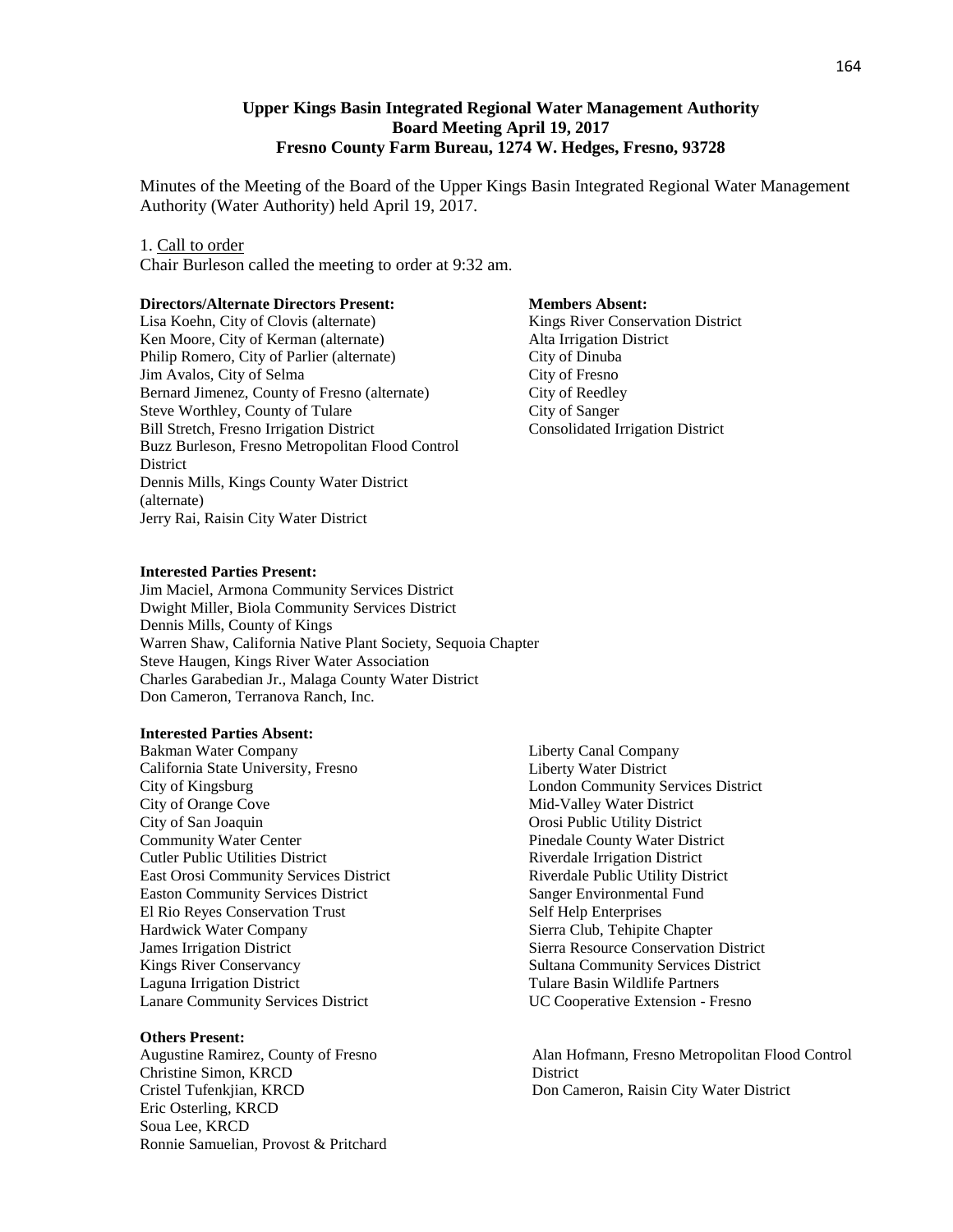2. Additions to or Deletions from the Agenda None

3. Public Presentations None

## 4. Consider approval of January 18, 2017 meeting minutes

It was moved by Alternate Director Koehn seconded by Director Avalos and carried that the minutes of the January 18, 2017 meeting of the Board of Directors be approved as presented. Romero was not present for the vote and was recorded as an abstention.

## 5. Member/Interested Party Report

Chair Burleson called on Steve Haugen, Watermaster with Kings River Water Association, to present a report on Kings River water conditions. Haugen reported that the 2017 year is projected to be the fourth wettest year on record, with the total run-off from this year matching the sum total of the last five years. Haugen summarized the KRWA Water Conditions handout dated April 17, 2017. In a normal scenario, the rain season will be over after this date, with another 3-4" of rain expected between now and July 1, 2017.

6. Director Reports None.

## 7. Advisory Committee Report

Chair Burleson called on Advisory Committee chair Lisa Koehn to provide a report on Advisory Committee activities on March 15, 2017. Koehn explained that Tulare County was submitting a DAC Involvement Proposal to the Department of Water Resources (DWR) and hoped to have a contract in place by June, with a three-year planning process. Regarding the Prop 1 IRWMP Update, the group hopes to hear back from DWR soon and anticipate a need to update some chapters and conduct other activities to cash-in on \$50,000 in in-kind services.

## 8. Staff Reports

*a. Planning and Implementation Contracts* – Staff member Soua Lee referred to the grants matrix and Program Manager Eric Osterling explained that the staff is waiting to hear back regarding the planning grant. Staff had a kick off meeting yesterday with Provost & Pritchard staff and expect to convene the IRWMP Update Work Group in the next several weeks. One of the main tasks of the work group would be to develop a functionally equivalent Stormwater Resources Plan. Staff is seeking at least three volunteers for the work group.

*b. Inter-regional and Statewide Coordination* – Lee reported that the County of Tulare submitted a proposal in response to the Prop 1 DAC Involvement Grant and is undergoing review with DWR. The Prop 1 DAC Involvement Grant is a non-competitive grant designed to ensure involvement of DACs in the IRWM planning process. Osterling added that they are waiting for DWR to issue a draft for GSP funding and the second round of implementation funding, with hopes of receiving word on at least the former at the end of the month. The group recommended that everyone gear up on projects as soon as possible. Osterling reminded the group that every quarter is considered an open period to submit projects and that the list presented in the agenda packet includes the most current information available.

*c. Public Information* – Cristel Tufenkjian handed out the outdoor watering tips sheet, with a recommendation to use the sheets in mailings and at booths for public use.

*d. Legislation* – Tufenkjian reported on AB 176 Friant Kern pump project, with an update that money for this project is planned to take \$7 million out of general fund, nothing out of IRWMP.